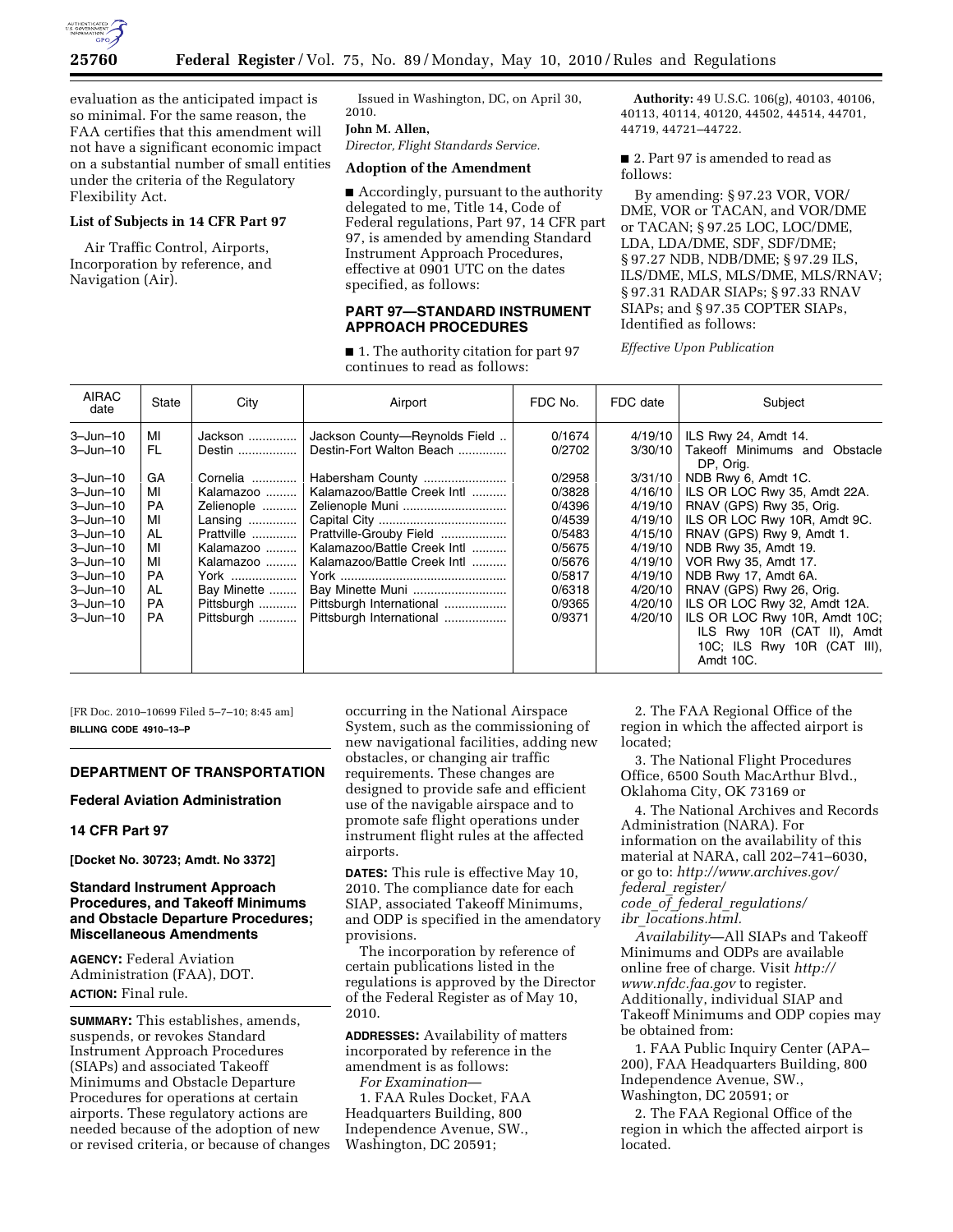**FOR FURTHER INFORMATION CONTACT:**  Harry J. Hodges, Flight Procedure Standards Branch (AFS–420), Flight Technologies and Programs Divisions, Flight Standards Service, Federal Aviation Administration, Mike Monroney Aeronautical Center, 6500 South MacArthur Blvd. Oklahoma City, OK 73169 (Mail Address: P.O. Box 25082, Oklahoma City, OK 73125) Telephone: (405) 954–4164.

**SUPPLEMENTARY INFORMATION:** This rule amends Title 14 of the Code of Federal Regulations, part 97 (14 CFR part 97), by establishing, amending, suspending, or revoking SIAPS, Takeoff Minimums and/or ODPS. The complete regulators description of each SIAP and its associated Takeoff Minimums or ODP for an identified airport is listed on FAA form documents which are incorporated by reference in this amendment under 5 U.S.C. 552(a), 1 CFR part 51, and 14 CFR 97.20. The applicable FAA Forms are FAA Forms 8260–3, 8260–4, 8260– 5, 8260–15A, and 8260–15B when required by an entry on 8260–15A.

The large number of SIAPs, Takeoff Minimums and ODPs, in addition to their complex nature and the need for a special format make publication in the **Federal Register** expensive and impractical. Furthermore, airmen do not use the regulatory text of the SIAPs, Takeoff Minimums or ODPs, but instead refer to their depiction on charts printed by publishers of aeronautical materials. The advantages of incorporation by reference are realized and publication of the complete description of each SIAP, Takeoff Minimums and ODP listed on FAA forms is unnecessary. This amendment provides the affected CFR sections and specifies the types of SIAPs and the effective dates of the, associated Takeoff Minimums and ODPs. This amendment also identifies the airport and its location, the procedure, and the amendment number.

#### **The Rule**

This amendment to 14 CFR part 97 is effective upon publication of each separate SIAP, Takeoff Minimums and ODP as contained in the transmittal. Some SIAP and Takeoff Minimums and textual ODP amendments may have been issued previously by the FAA in a Flight Data Center (FDC) Notice to Airmen (NOTAM) as an emergency action of immediate flight safety relating directly to published aeronautical charts. The circumstances which created the need for some SIAP and Takeoff Minimums and ODP amendments may require making them effective in less than 30 days. For the remaining SIAPS and Takeoff

Minimums and ODPS, an effective date at least 30 days after publication is provided.

Further, the SIAPs and Takeoff Minimums and ODPS contained in this amendment are based on the criteria contained in the U.S. Standard for Terminal Instrument Procedures (TERPS). In developing these SIAPS and Takeoff Minimums and ODPs, the TERPS criteria were applied to the conditions existing or anticipated at the affected airports. Because of the close and immediate relationship between these SIAPs, Takeoff Minimums and ODPs, and safety in air commerce, I find that notice and public procedures before adopting these SIAPS, Takeoff Minimums and ODPs are impracticable and contrary to the public interest and, where applicable, that good cause exists for making some SIAPs effective in less than 30 days.

# **Conclusion**

The FAA has determined that this regulation only involves an established body of technical regulations for which frequent and routine amendments are necessary to keep them operationally current. It, therefore—(1) is not a "significant regulatory action" under Executive Order 12866; (2) is not a ''significant rule '' under DOT Regulatory Policies and Procedures (44 FR 11034; February 26, 1979); and (3) does not warrant preparation of a regulatory evaluation as the anticipated impact is so minimal. For the same reason, the FAA certifies that this amendment will not have a significant economic impact on a substantial number of small entities under the criteria of the Regulatory Flexibility Act.

#### **List of Subjects in 14 CFR Part 97**

Air Traffic Control, Airports, Incorporation by reference, and Navigation (Air).

Issued in Washington, DC, on April 30, 2010.

#### **John M. Allen,**

*Director, Flight Standards Service.* 

## **Adoption of the Amendment**

■ Accordingly, pursuant to the authority delegated to me, Title 14, Code of Federal Regulations, part 97 (14 CFR part 97) is amended by establishing, amending, suspending, or revoking Standard Instrument Approach Procedures and/or Takeoff Minimums and/or Obstacle Departure Procedures effective at 0902 UTC on the dates specified, as follows:

#### **PART 97—STANDARD INSTRUMENT APPROACH PROCEDURES**

■ 1. The authority citation for part 97 continues to read as follows:

**Authority:** 49 U.S.C. 106(g), 40103, 40106, 40113, 40114, 40120, 44502, 44514, 44701, 44719, 44721–44722.

#### ■ 2. Part 97 is amended to read as follows:

*\* \* \* Effective 3 JUN 2010* 

- Jacksson, AL, Takeoff Minimums and Obstacle DP, Orig
- Tuscaloosa, AL, Tuscaloosa Rgnl, RNAV (GPS) RWY 22, Amdt 1
- Phoenix, AZ, Phoenix, Deer Valley, RNAV (GPS) RWY 7R, Amdt 1
- Willcox, AZ, Cochise County, GPS RWY 21, Orig, CANCELLED
- Willcox, AZ, Cochise County, GPS–A, Orig, CANCELLED
- Willcox, AZ, Cochise County, RNAV (GPS) RWY 3, Orig
- Willcox, AZ, Cochise County, RNAV (GPS) RWY 21, Orig
- Little River, CA, Little River, LITTLE RIVER ONE Graphic Obstacle DP
- Little River, CA, Little River, Takeoff Minimums and Obstacle DP, Orig
- Windsor Locks, CT, Bradley, RNAV (RNP) Z RWY 15, Orig
- Fort Lauderdale, FL, Fort Lauderdale/ Hollywood Intl, RNAV (GPS) RWY 27L, Orig-A
- Honolulu, HI, Honolulu Intl, ILS RWY 8L, Amdt 22
- Honolulu, HI, Honolulu Intl, LOC RWY 8L, Orig
- Lanai City, HI, Lanai, ILS OR LOC/DME RWY 3, Amdt 1
- Forest City, IA, Forest City Muni, VOR/DME– A, Amdt 3
- Fort Dodge, IA, Fort Dodge Rgnl, ILS or LOC RWY 6, Amdt 7A
- Lewiston, ID, Lewiston-Nez Perce County, RNAV (GPS) Y RWY 8, Amdt 1A
- Lewiston, ID, Lewiston-Nez Perce County, RNAV (GPS) Y RWY 12, Amdt 1A
- Lewiston, ID, Lewiston-Nez Perce County, RNAV (GPS) Y RWY 26, Orig-A
- Lewiston, ID, Lewiston-Nez Perce County, RNAV (RNP) RWY 30, Orig
- Lewiston, ID, Lewiston-Nez Perce County, RNAV (RNP) Z RWY 8, Orig
- Lewiston, ID, Lewiston-Nez Perce County, RNAV (RNP) Z RWY 12, Orig
- Lewiston, ID, Lewiston-Nez Perce County, RNAV (RNP) Z RWY 26, Orig
- Alton/St Louis, IL, St Louis Rgnl, RNAV (GPS) RWY 11, Amdt 1
- Chicago/Romeoville, IL, Lewis University, LOC RWY 2, Amdt 1
- Chicago/Romeoville, IL, Lewis University, RNAV (GPS) RWY 2, Amdt 1
- Chicago/Romeoville, IL, Lewis University, RNAV (GPS) RWY 20, Amdt 1
- Effingham, IL, Effingham County Memorial, RNAV (GPS) RWY 1, Orig
- Effingham, IL, Effingham County Memorial, VOR RWY 1, Amdt 10
- Joliet, IL, Joliet Rgnl, RNAV (GPS) RWY 13, Orig
- Joliet, IL, Joliet Rgnl, VOR RWY 13, Amdt 12 Shelbyville, IL, Shelby County, NDB–A, Amdt 2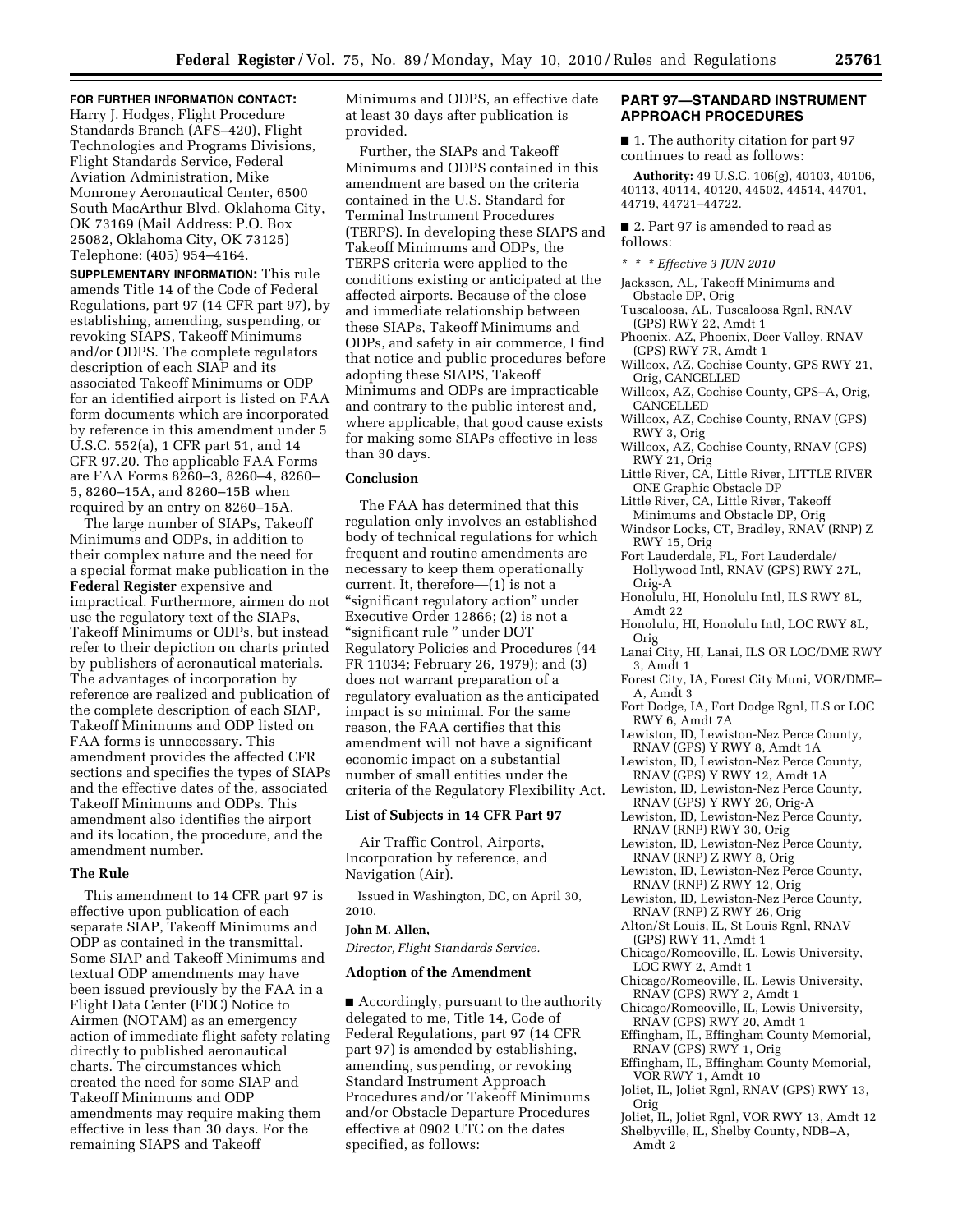- Shelbyville, IL, Shelby County, RNAV (GPS) RWY 36, Orig
- Springfield, IL, Abraham Lincoln Capital, ILS OR LOC RWY 22, Amdt 9
- Springfield, IL, Abraham Lincoln Capital, RNAV (GPS) RWY 13, Amdt 1
- Springfield, IL, Abraham Lincoln Capital, VOR/DME RWY 4, Orig
- Springfield, IL, Abraham Lincoln Capital, VOR/DME RWY 13, Orig
- Springfield, IL, Abraham Lincoln Capital, VOR/DME RWY 31, Orig
- Auburn, IN, De Kalb County, ILS OR LOC RWY 27, Amdt 1B
- Crawfordsville, IN, Crawfordsville Muni, GPS RWY 4, Orig-A, CANCELLED
- Crawfordsville, IN, Crawfordsville Muni, RNAV (GPS) RWY 4, Orig
- Crawfordsville, IN, Crawfordsville Muni, RNAV (GPS) RWY 22, Orig
- Kendallville, IN, Kendallville Muni, GPS RWY 28, Orig-A, CANCELLED
- Kendallville, IN, Kendallville Muni, RNAV (GPS) RWY 28, Orig
- Augusta, KS, Augusta Muni, Takeoff Minimums and Obstacle DP, Orig
- Coffeyville, KS, Coffeyville Muni, VOR/DME RNAV RWY 35, Amdt 3B, CANCELLED
- Elkhart, KS, Elkhart-Morton County, NDB RWY 35, Amdt 2
- Elkhart, KS, Elkhart-Morton County, RNAV (GPS) RWY 4, Amdt 1
- Elkhart, KS, Elkhart-Morton County, RNAV (GPS) RWY 17, Amdt 1
- Elkhart, KS, Elkhart-Morton County, RNAV (GPS) RWY 22, Amdt 1
- Elkhart, KS, Elkhart-Morton County, RNAV (GPS) RWY 35, Amdt 1
- Elkhart, KS, Elkhart-Morton County, Takeoff Minimums and Obstacle DP, Amdt 1
- Great Bend, KS, Great Bend Muni, RNAV (GPS) RWY 17, Orig
- Wichita, KS, Wichita Mid-Continent, RNAV (GPS) RWY 14, Amdt 1
- Wichita, KS, Wichita Mid-Continent, RNAV (GPS) RWY 32, Amdt 1
- Mayfield, KY, Mayfield Graves County, GPS RWY 36, Orig, CANCELLED
- Mayfield, KY, Mayfield Graves County, RNAV (GPS) RWY 18, Orig
- Mayfield, KY, Mayfield Graves County, RNAV (GPS) RWY 36, Orig
- Mayfield, KY, Mayfield Graves County, Takeoff Minimums and Obstacle DP, Amdt
- 2
- Mayfield, KY, Mayfield Graves County, VOR/ DME–A, Amdt 8
- Mayfield, KY, Mayfield Graves County, VOR/ DME RNAV OR GPS RWY 18, Amdt 3, CANCELLED
- Owensboro, KY, Owensboro-Daviess County, ILS OR LOC RWY 36, Amdt 12
- Owensboro, KY, Owensboro-Daviess County, RNAV (GPS) RWY 18, Amdt 1
- Owensboro, KY, Owensboro-Daviess County, RNAV (GPS) RWY 23, Amdt 1
- Owensboro, KY, Owensboro-Daviess County, RNAV (GPS) RWY 36, Amdt 3
- Owensboro, KY, Owensboro-Daviess County, VOR RWY 36, Amdt 18
- Sturgis, KY, Sturgis Muni, NDB OR GPS RWY 36, Amdt 6, CANCELLED
- Sturgis, KY, Sturgis Muni, RNAV (GPS) RWY 18, Orig
- Sturgis, KY, Sturgis Muni, RNAV (GPS) RWY 36, Orig
- Sturgis, KY, Sturgis Muni, Takeoff Minimums and Obstacle DP, Amdt 3
- Galliano, LA, South Lafourche Leonard Miller Jr, LOC/DME RWY 36, Orig
- New Orleans, LA, Louis Armstrong New Orleans Intl, ILS OR LOC RWY 28, Amdt 7A
- Worcester, MA, Worcester Rgnl, GPS RWY 33, Amdt 1B, CANCELLED
- Worcester, MA, Worcester Rgnl, RNAV (GPS) RWY 33, Orig
- Fort Mead (Odenton), MD, Tipton, RNAV (GPS) RWY 28, Amdt 1
- Pittsfield, ME, Pittsfield Muni, GPS RWY 19, Orig, CANCELLED
- Pittsfield, ME, Pittsfield Muni, NDB RWY 36, Amdt 4
- Pittsfield, ME, Pittsfield Muni, RNAV (GPS) RWY 18, Orig
- Pittsfield, ME, Pittsfield Muni, RNAV (GPS) RWY 36, Orig
- Pittsfield, ME, Pittsfield Muni, Takeoff Minimums and Obstacle DP, Amdt 2
- Wiscasset, ME, Wiscasset, GPS RWY 7, Amdt 1A, CANCELLED
- Wiscasset, ME, Wiscasset, GPS RWY 25, Amdt 1, CANCELLED
- Wiscasset, ME, Wiscasset, RNAV (GPS) RWY 7, Orig
- Wiscasset, ME, Wiscasset, RNAV (GPS) RWY 25, Orig
- Wiscasset, ME, Wiscasset, Takeoff Minimums and Obstacle DP, Amdt 2
- Alpena, MI, Alpena County Rgnl, RNAV  $(GPS)$  RWY 19, Orig
- Alpena, MI, Alpena County Rgnl, VOR RWY 19, Amdt 15
- Oscoda, MI, Oscoda-Wurtsmith, RNAV (GPS) RWY 6, Amdt 1
- Baudette, MN, Baudette Intl, ILS OR LOC/ DME RWY 30, Orig
- Baudette, MN, Baudette Intl, RNAV (GPS) RWY 12, Amdt 1
- Baudette, MN, Baudette Intl, RNAV (GPS) RWY 30, Amdt 2
- Duluth, MN, Duluth Intl, COPTER ILS OR LOC RWY 27, Amdt 1
- Duluth, MN, Duluth Intl, GPS RWY 21, Orig-A, CANCELLED
- Duluth, MN, Duluth Intl, ILS OR LOC RWY 9, ILS RWY 9 (CAT II), Amdt 21
- Duluth, MN, Duluth Intl, ILS OR LOC RWY 27, Amdt 9
- Duluth, MN, Duluth Intl, RNAV (GPS) RWY 3, Orig
- Duluth, MN, Duluth Intl, RNAV (GPS) RWY 21, Orig
- Duluth, MN, Duluth Intl, VOR OR TACAN RWY 3, Amdt 20
- Luverne, MN, Quentin Aanenson Field, RNAV (GPS) RWY 18, Orig
- Luverne, MN, Quentin Aanenson Field, RNAV (GPS) RWY 36, Orig
- Luverne, MN, Quentin Aanenson Field, Takeoff Minimums and Obstacle DP, Orig Minneapolis, MN, Airlake, Takeoff
- Minimums and Obstacle DP, Orig
- Minneapolis, MN, Airlake, VOR RWY 12, Amdt 2
- Red Wing, MN, Red Wing Rgnl, RNAV (GPS) RWY 27, Amdt 1
- Monroe City, MO, Capt. Ben Smith Airfield-Monroe City Airport, VOR/DME RNAV RWY 27, Amdt 1, CANCELLED
- Columbus/W PT/Starkville, MS, Golden Triangle Rgnl, LOC/DME RWY 36, Orig
- Albemarle, NC, Stanly County, GPS RWY 4R, Orig-C, CANCELLED
- Albemarle, NC, Stanly County, ILS OR LOC RWY 22L, Amdt 1
- Albemarle, NC, Stanly County, NDB RWY 22L, Amdt 1
- Albemarle, NC, Stanly County, RNAV (GPS) RWY 4R, Orig
- Albemarle, NC, Stanly County, RNAV (GPS) RWY 22L, Orig
- Rockingham, NC, Richmond County, GPS RWY 31, Orig-A, CANCELLED
- Rockingham, NC, Richmond County, NDB RWY 32, Amdt 3B
- Rockingham, NC, Richmond County, RNAV (GPS) RWY 32, Orig
- Rockingham, NC, Richmond County, Takeoff Minimums and Obstacle DP, Amdt 2
- Bottineau, ND, Bottineau Muni, GPS RWY 31, Orig-A, CANCELLED
- Bottineau, ND, Bottineau Muni, RNAV (GPS) RWY 31, Orig
- Bottineau, ND, Bottineau Muni, Takeoff
- Minimums and Obstacle DP, Amdt 1
- Crosby, ND, Crosby Muni, GPS RWY 30, Orig, CANCELLED
- Crosby, ND, Crosby Muni, RNAV (GPS) RWY 30, Orig
- Crosby ND, Crosby Muni, Takeoff Minimums and Obstacle DP, Orig
- Devils Lake, ND, Devils Lake Rgnl, RNAV (GPS) RWY 13, Orig-A
- Devils Lake, ND, Devils Lake Rgnl, RNAV (GPS) RWY 21, Orig
- Grand Forks, ND, Grand Forks Intl, LOC BC RWY 17R, Amdt 13
- Hettinger, ND, Hettinger Muni, GPS RWY 30, Amdt 1, CANCELLED
- Hettinger, ND, Hettinger Muni, RNAV (GPS) RWY 30, Orig
- Kindred, ND, Hamry Field, RNAV (GPS) RWY 11, Orig
- Kindred, ND, Hamry Field, RNAV (GPS) RWY 29, Orig

Langdon, ND, Robertson Field, Takeoff Minimums and Obstacle DP, Orig Keene, NH, Dillant-Hopkins, ILS OR LOC

Keene, NH, Dillant-Hopkins, VOR RWY 2,

Fallon, NV, Fallon Muni, RNAV (GPS)-C,

Fallon, NV, Fallon Muni, VOR/DME–B,

Newburgh, NY, Steward Intl, ILS OR LOC

Newburgh, NY, Steward Intl, RNAV (GPS)

Newburgh, NY, Steward Intl, RNAV (GPS)

Newburgh, NY, Steward Intl, VOR RWY 27,

Rome, NY, Griffiss Intl, ILS RWY 15, Orig-

Rome, NY, Griffiss Intl, RNAV (GPS) RWY

Rome, NY, Griffiss Intl, ILS OR LOC RWY 33,

and Obstacle DP, Amdt 1

Gallup, NM, Gallup Muni, RNAV (GPS) RWY

Fallon, NV, Fallon Muni, Takeoff Minimums

RWY 32, Orig

RWY 2, Amdt 4

Amdt 13

6, Amdt 2

Orig

Amdt 4

Amdt 5

Amdt 1

15, Amdt 1

RWY 27, Amdt 1

RWY 9, Amdt 1

RWY 27, Amdt 1

A, CANCELLED

Langdon, ND, Robertson Field, RNAV (GPS) RWY 14, Orig Langdon, ND, Robertson Field, RNAV (GPS)